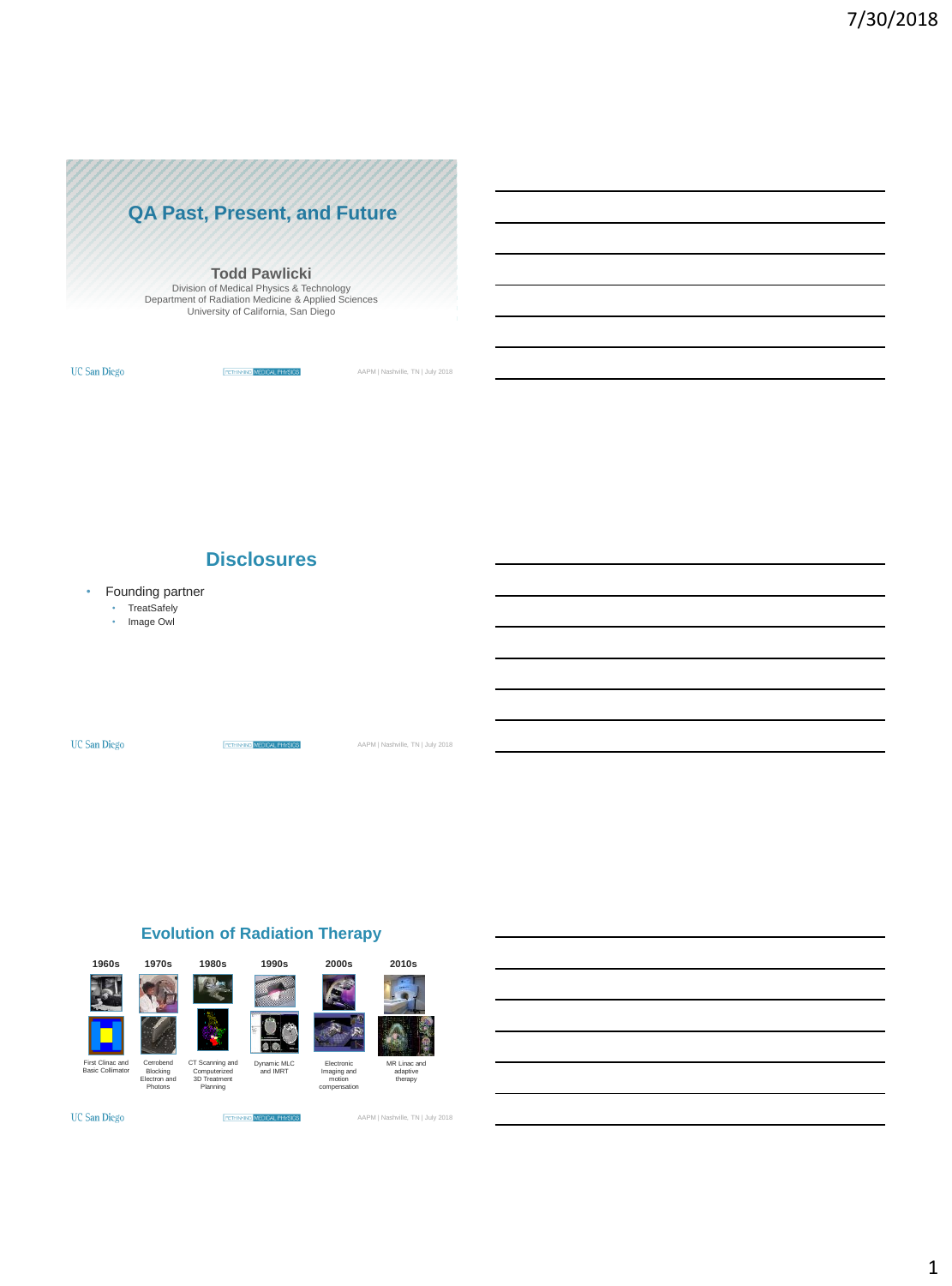

#### • Patient-specific checks

- Monitor units
- Appropriate dose calculation
- Verification of treatment record

**UC San Diego** 

**RETHINOVS MEDICAL PHYSICS** 

AAPM | Nashville, TN | July 2018





## **Evolution of QA in Radiation Therapy**





Equipment QA

**UC San Diego** 

**RETENSIVE MEDICAL PHYSICS**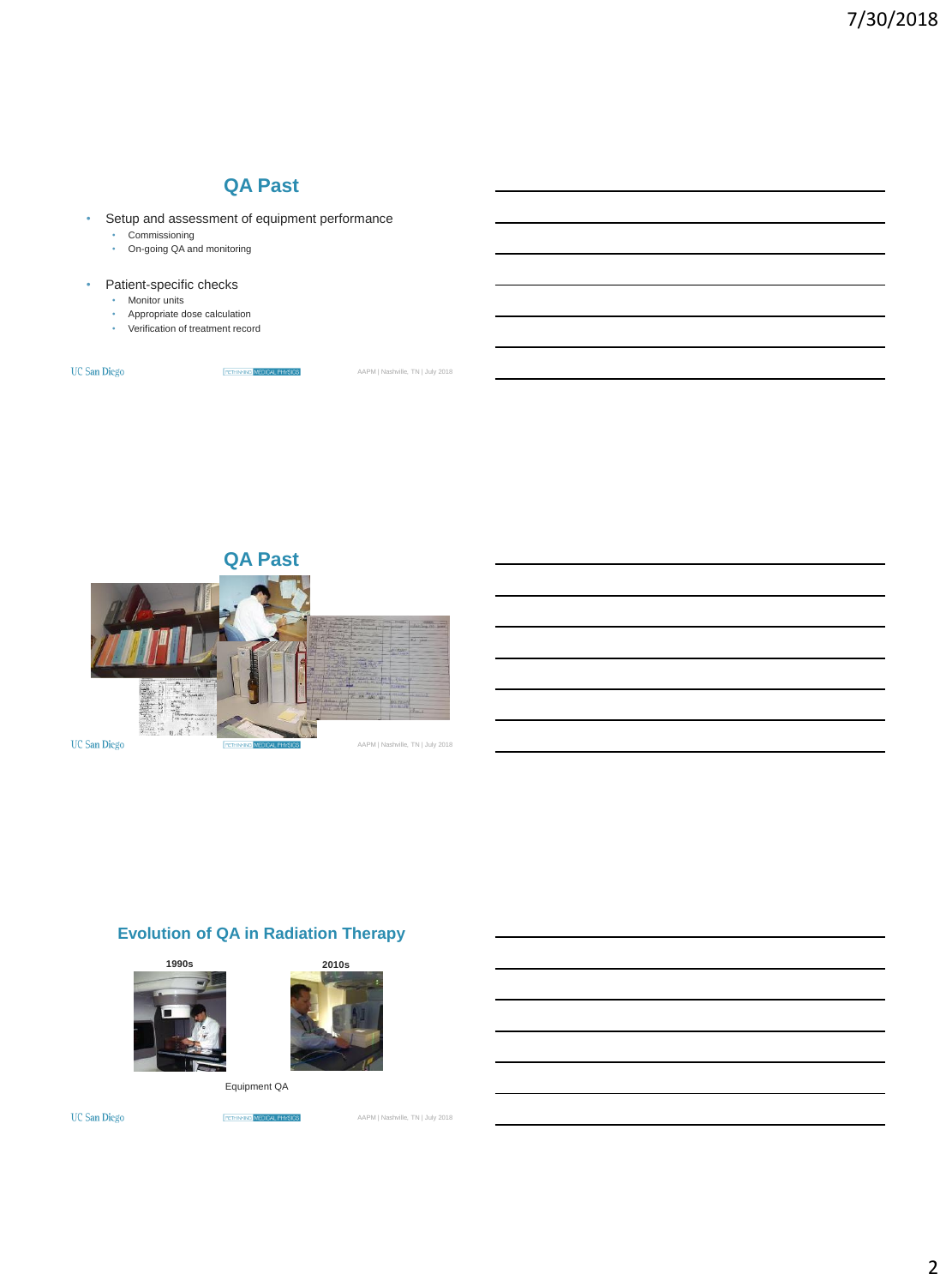### **Evolution of QA in Radiation Therapy**





Patient-Specific QA

**UC San Diego** 

**FEIRINGS** MEDICAL PHYSICS

AAPM | Nashville, TN | July 2018



RETHNKING MEDIC

**UC San Diego** 

AAPM | Nashville, TN | July 2018

## **QA Present**

**BETHINGNS MEDICAL PHYSICS** 

- More checks but mostly the same • Per-patient measurement for some cases
- Collect lots of data; then do our best to analyze it • Each data point within limits?
- Some patient interactions
- Limited learning and adapting

**UC San Diego** 

**TG 40 TG 142 TG 100**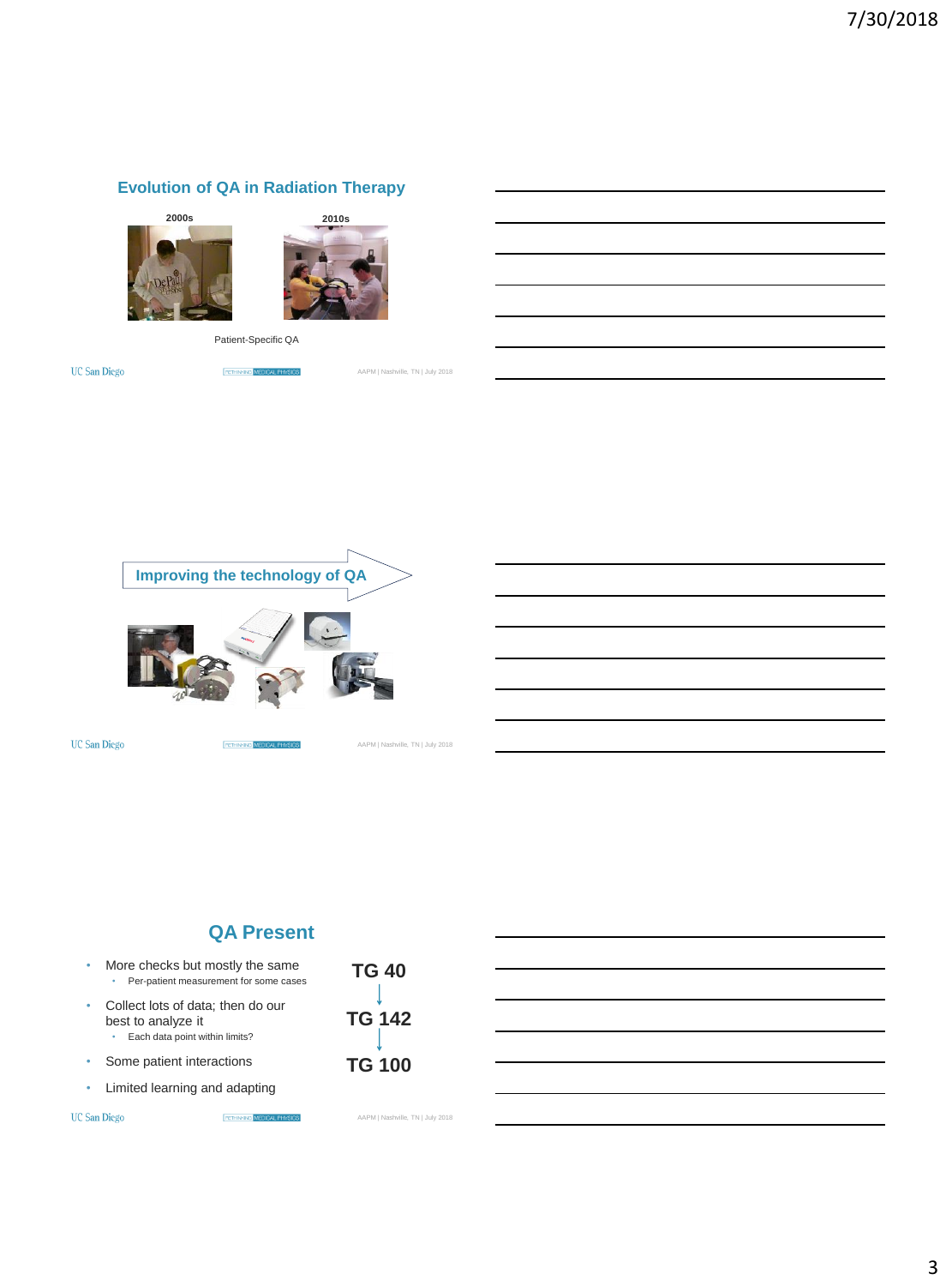

**Safety-Related Hazards in RT**



*Sunday 5-6 pm, Davidson Ballroom A Hazard Analysis of the Halcyon Linac and Treatment Planning System*

**RETHINGNS MEDICAL PHYSICS** 

**UC San Diego** 



- Quality assurance should be...
	- Efficient and easy to interpret
	- Capable of preventing catastrophic errors
	- Independent of patient-specific requirements
	- Predictive of process or equipment changes



AAPM | Nashville, TN | July 2018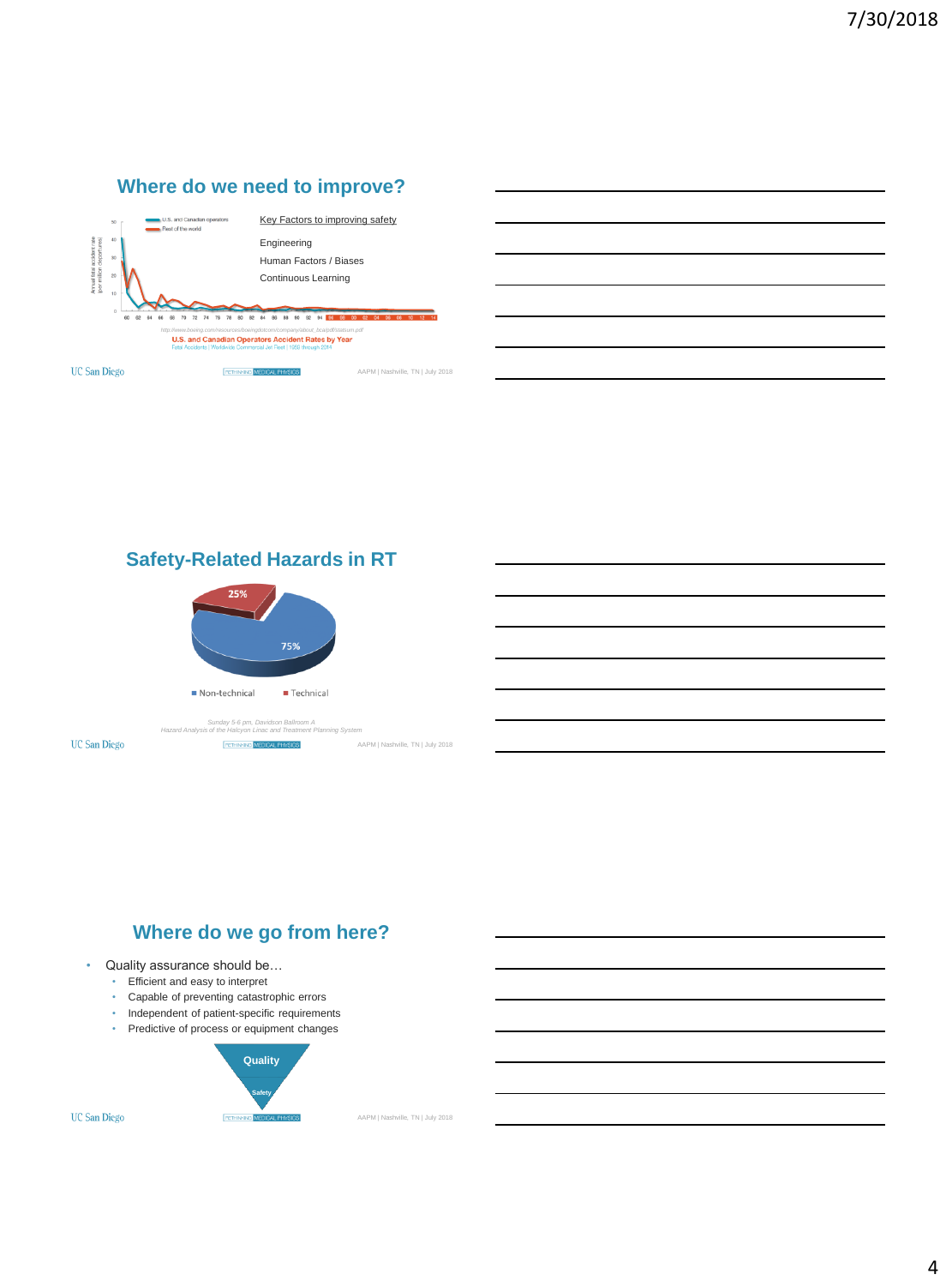











#### **UC San Diego**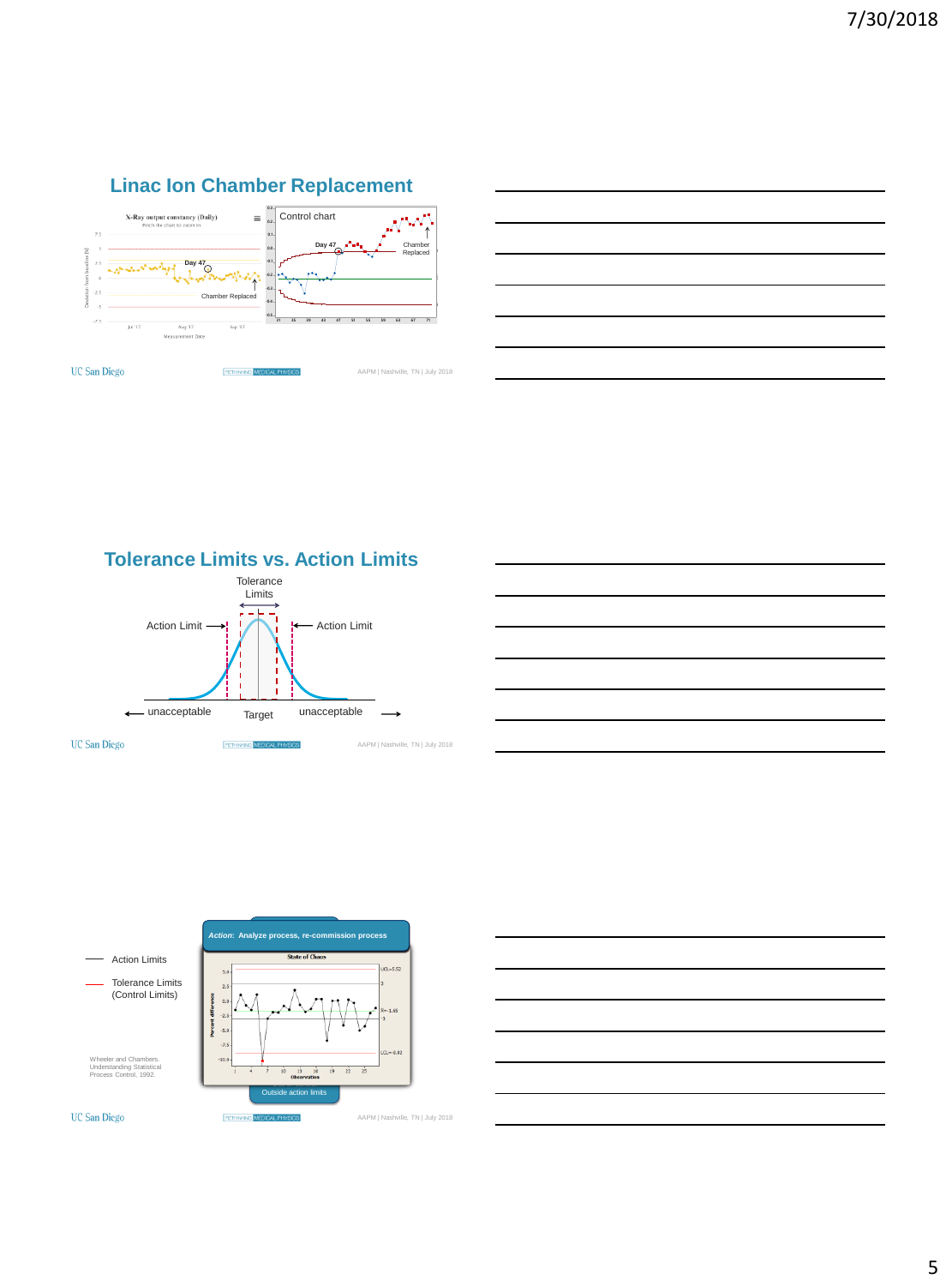



## **Multiple QA Types and Data Sources**



## **Patient-Centered QA**

**RETHNANG MEDICA** 



Will this patient receive safe and high-quality treatment? Is this patient receiving safe and high-quality treatment?

Did this patient receive safe and high-quality treatment?



**UC San Diego**